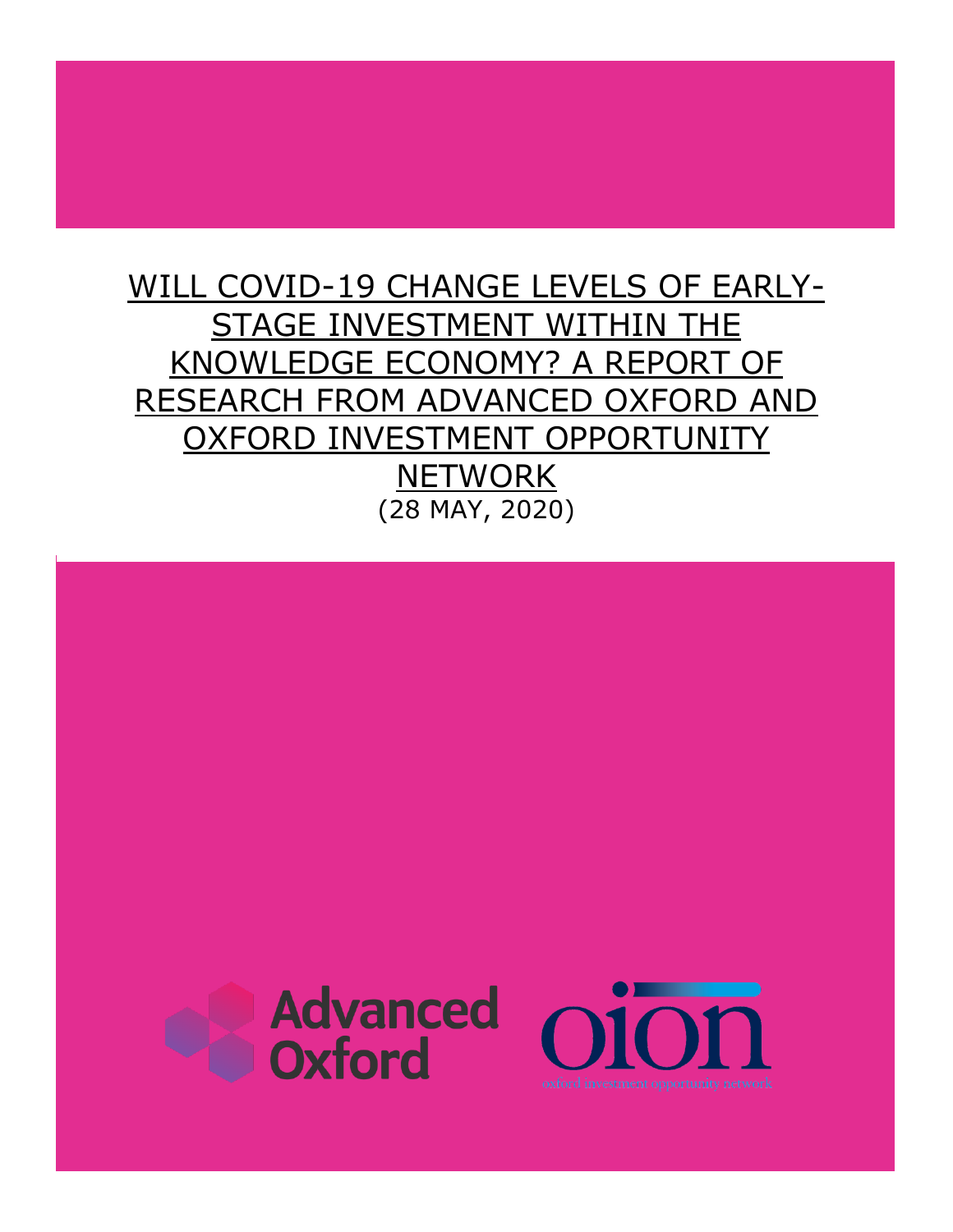



## **Executive Summary**

This research from Advanced Oxford, in conjunction Oxford Investment Opportunity Network, provides valuable insight from a group of active investors, all of whom have an interest in early-stage investment, all of whom invest in knowledge-economy sectors. While there is cause for optimism that just over half expect to make the same level of investment, or more investment, when compared to the previous 12 months, just under a half expect their level of investment to reduce. There appears to be a strong preference for focusing on investment into existing portfolio companies and an expectation that the amount of money available for investment into early-stage companies will reduce. This may mean that some younger, earlystage companies will struggle to attract investment in the short to medium term, particularly where they are raising investment for the first time. These companies are also the companies that fall outside of the eligibility for the Future Fund and as a result, other interventions may be needed to encourage and incentivise seed and early-stage investment. While investors seem to be focused on supporting companies within their investment portfolios, there is an expectation that there will be higher level of company failure than previously predicted.

Government support for the early stage businesses is very welcome but respondents indicated a strong need for additional support due to a significant reduction in investment from angels and seed/VC funding which threatens the viability of many small R&D intensive businesses.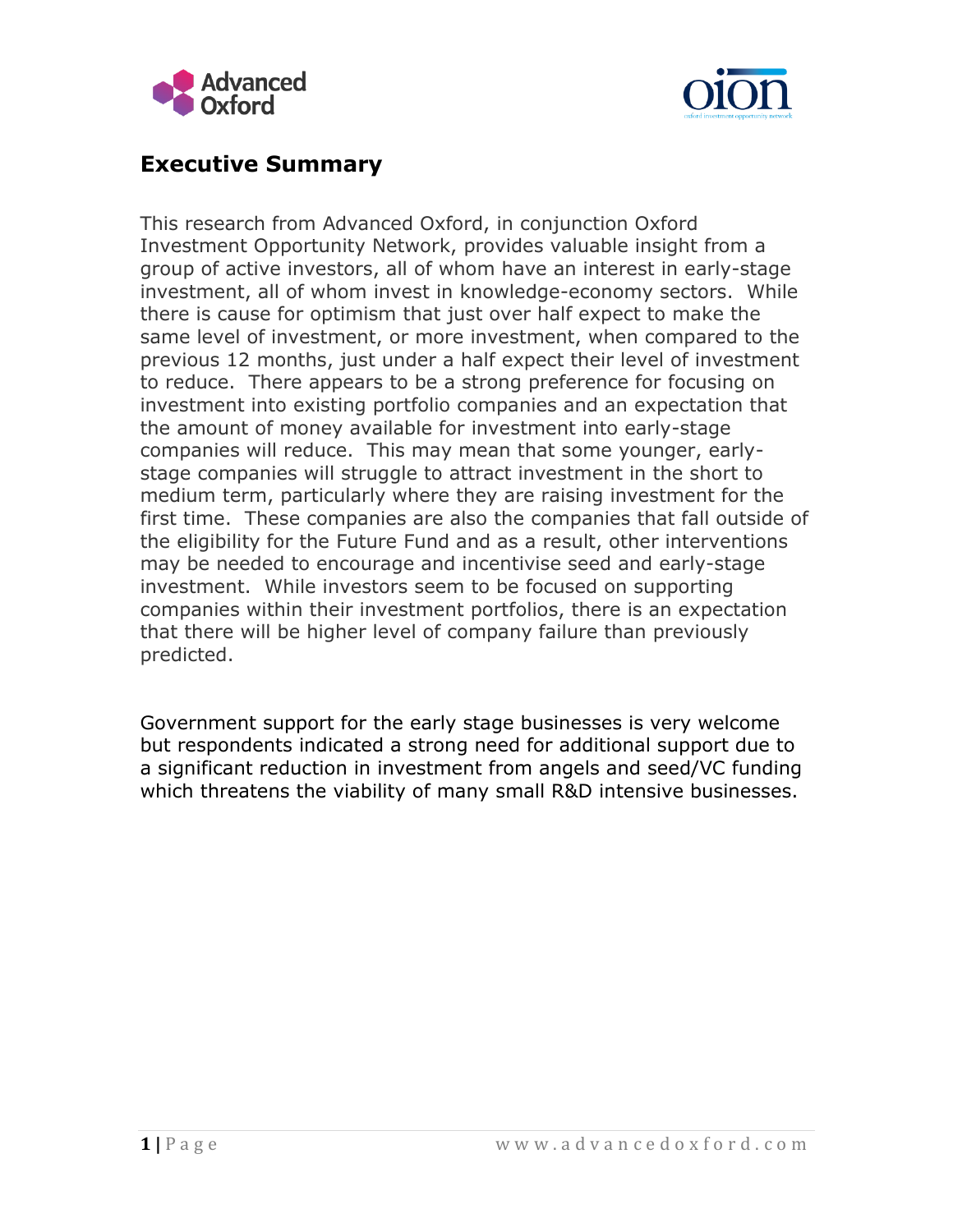



# **Introduction**

Access to finance is a key issue for Advanced Oxford and is one of our active research areas. Availability of risk capital is critical to R&D/innovation-based businesses as they set up, grow and scale.

The COVID 19 epidemic, with its significant health, social and economic impacts will almost certainly create significant changes to the investment environment for companies moving forward. The announcement of the Future Fund heralded a recognition that high-risk, high-growth, venture-backed companies require a different type of policy response to those taken forward earlier in the pandemic.

The Future Fund launched on 20<sup>th</sup> May, providing an opportunity for investors to apply for convertible loans to match private investment, up to a maximum Government match of £5m. This intervention has strict eligibility criteria, including the need for investee companies to have previously raised at least £250k of equity investment, the match from investors is required to be in the form of convertible loans, and such instruments do not qualify for EIS relief. This effectively excludes angel investors from this scheme. The scheme is clearly directed at more mature companies (series A/B) and is unlikely to support earlier stage companies, pre-series A.

Advanced Oxford has been collecting insights from Oxfordshire-based innovation/R&D companies since the start of the lockdown period across a number of business issues. Concerns about investment and cash-flow are significant (view [report](https://www.advancedoxford.com/project/the-impact-of-covid-19-on-a-group-of-innovation-based-companies-a-report-of-our-survey-findings/) here). This led Advanced Oxford in conjunction with Oxford Investment Opportunity Network (OION) to create a survey directed at investors, allowing us to develop insights into how Covid-19 is impacting the supply side, with questions about investment intentions and appetite. The survey can be viewed here: <https://www.surveymonkey.co.uk/r/NRV7SGG>

Recognising that the Future Fund has not been designed to support early-stage companies, which for the purposes of our research, we defined as any company raising pre-series A funding, our research has focused on these earlier stage companies, and seeks to identify the impacts of Covid-19 on investing, as well as identifying policy and support activities which may assist.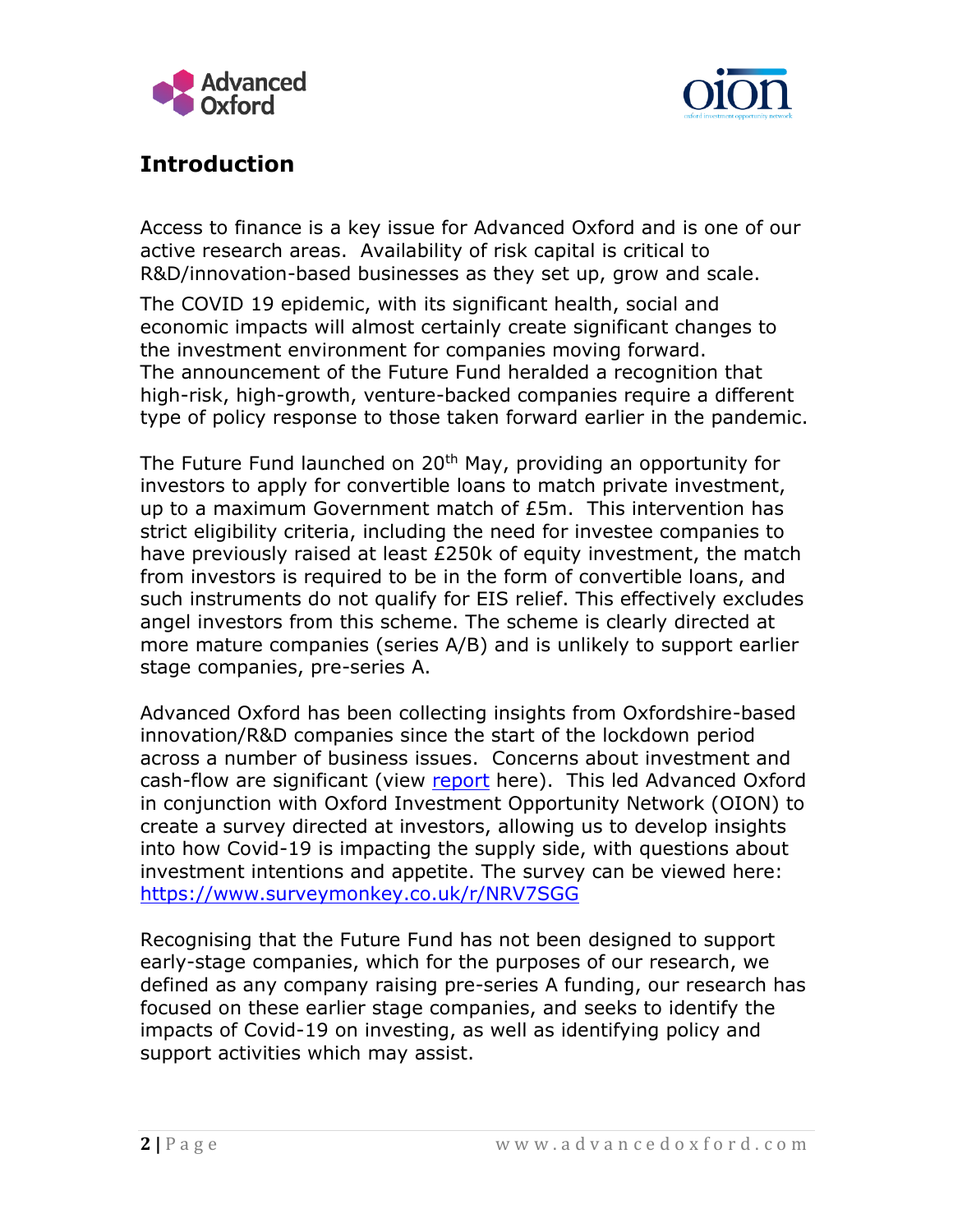



## **Survey findings and analysis of responses**

Data was collected between  $27<sup>th</sup>$  April and  $18<sup>th</sup>$  May, 2020. 36 individual investors responded to the survey. We consider this to be a good response and a representative sample.

### **Who responded to our survey? – characterising the investors who took part in our research**

In the first part of the survey we asked respondents about themselves, their investing activity, how they invest and the sectors that they invest in.

Chart 1: Are you an active investor in early-stage companies (pre-series A) where active means that you have current investments in companies?



Not only were respondents active investors, the majority had made an investment within 2020.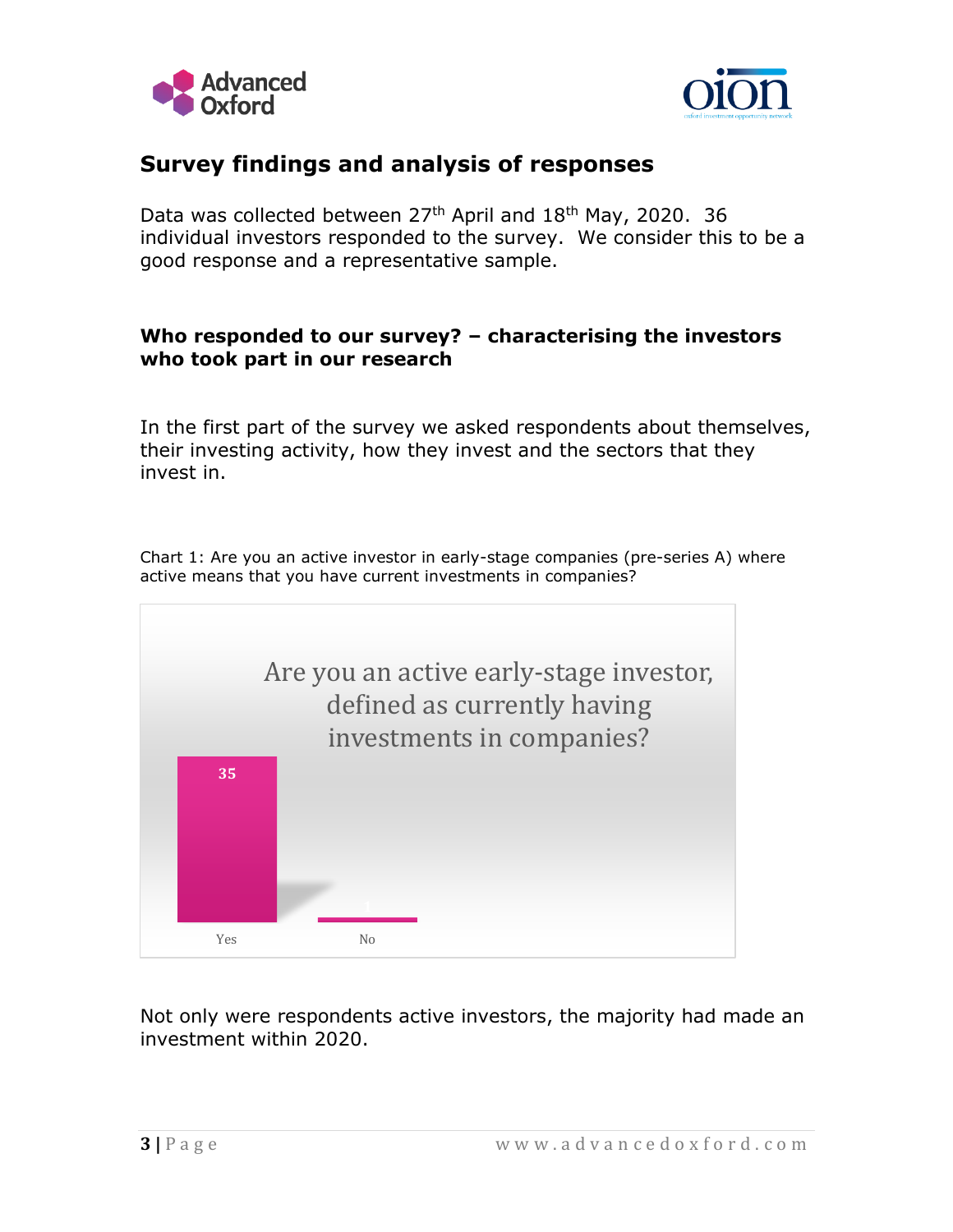



(Table 1) When did you last make an investment?

| Last investment made | <b>Percentage of respondents</b><br>answering |
|----------------------|-----------------------------------------------|
| 2020                 | 72%                                           |
| 2019                 | 22%                                           |
| 2018                 | $0\%$                                         |
| 2017 or earlier      | 6%                                            |

Chart 2: What kind of investor are you? (please tick as many as relevant)

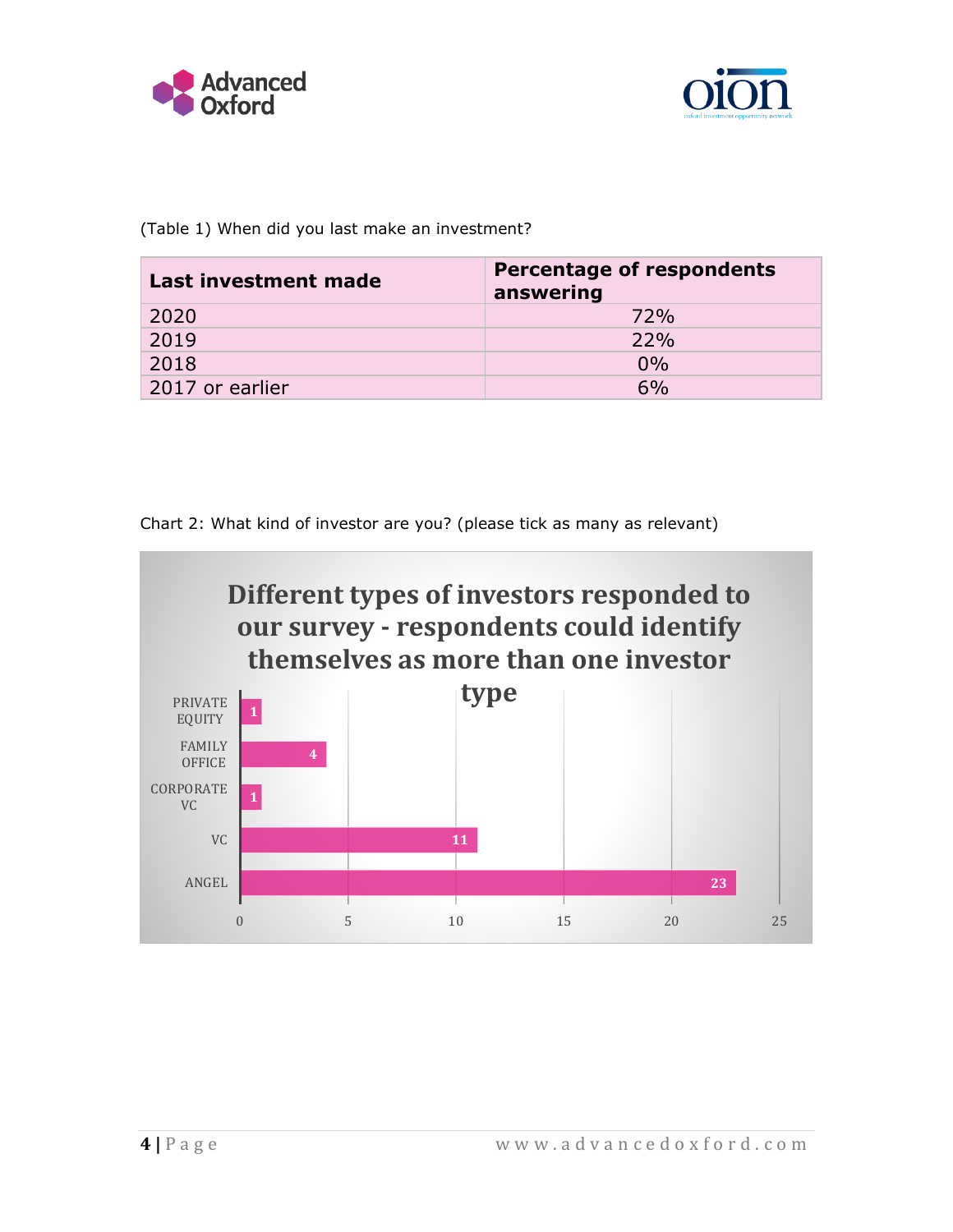





Chart 3: Do you use any of the following? (Please tick as many as relevant)

We asked what mechanisms investors use, with respondents able to identify as many responses as relevant. Use of SEIS and EIS was common within the group of respondents. 47% of respondents invest in SEIS companies and 72% invest in EIS companies. No respondent indicated that they invest in SEIS only; 9 stated that they invest in EIS and not in SEIS companies.

### **Sectoral mix of investment**

Investments are made into a range of sectors and 100% of investors responding to this survey are investors into the knowledge economy. All respondents indicating that they invested into *Other Sectors (not technology, science or knowledge based*) also identified themselves as investing into knowledge economy related sectors.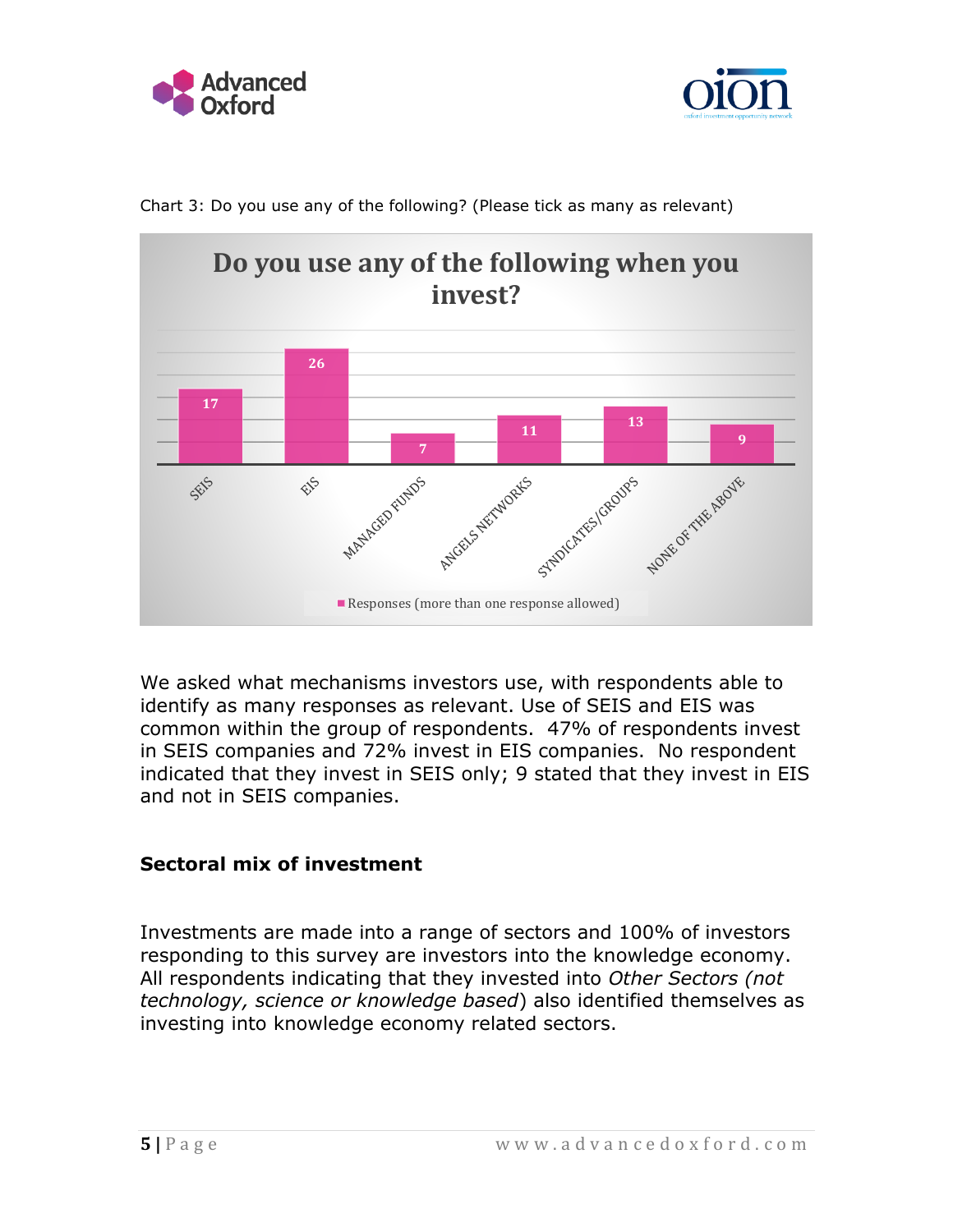



| <b>Sector</b>                                                 | % of responses |
|---------------------------------------------------------------|----------------|
| Life Sciences                                                 | 50.0%          |
| Energy/low carbon                                             | 19.4%          |
| Data/AI                                                       | 44.4%          |
| Technology (ICT/digital)                                      | 58.3%          |
| Space/satellite technologies                                  | 13.9%          |
| Engineering/robotics                                          | 36.1%          |
| Other knowledge economy                                       | 25.0%          |
| Other sectors (not technology,<br>science or knowledge based) | 13.9%          |
| No particular sector preference                               | 30.6%          |

(Table 2) Which sectors do you invest in? Identify as many as relevant

### **Intentions and expectations**

Having identified and characterised our responding investors, we asked them a set of questions about their investment intentions and expectations. These questions related both to the respondents' investment plans, but also what they thought was likely to happen with regard to company failure rates.

We asked respondents whether they intended to make investments within the next 12 months, positioning their response as a comparison to the previous 12 months. 19 of the 36 respondents stated that they would either increase or invest at the same level as last year (6 indicated an increased amount of investment, with 13 stating that the level would be roughly the same). 16/36 thought that their level of investment would decrease and only 1 respondent stated that they do not intend to make any investments within the next 12 months.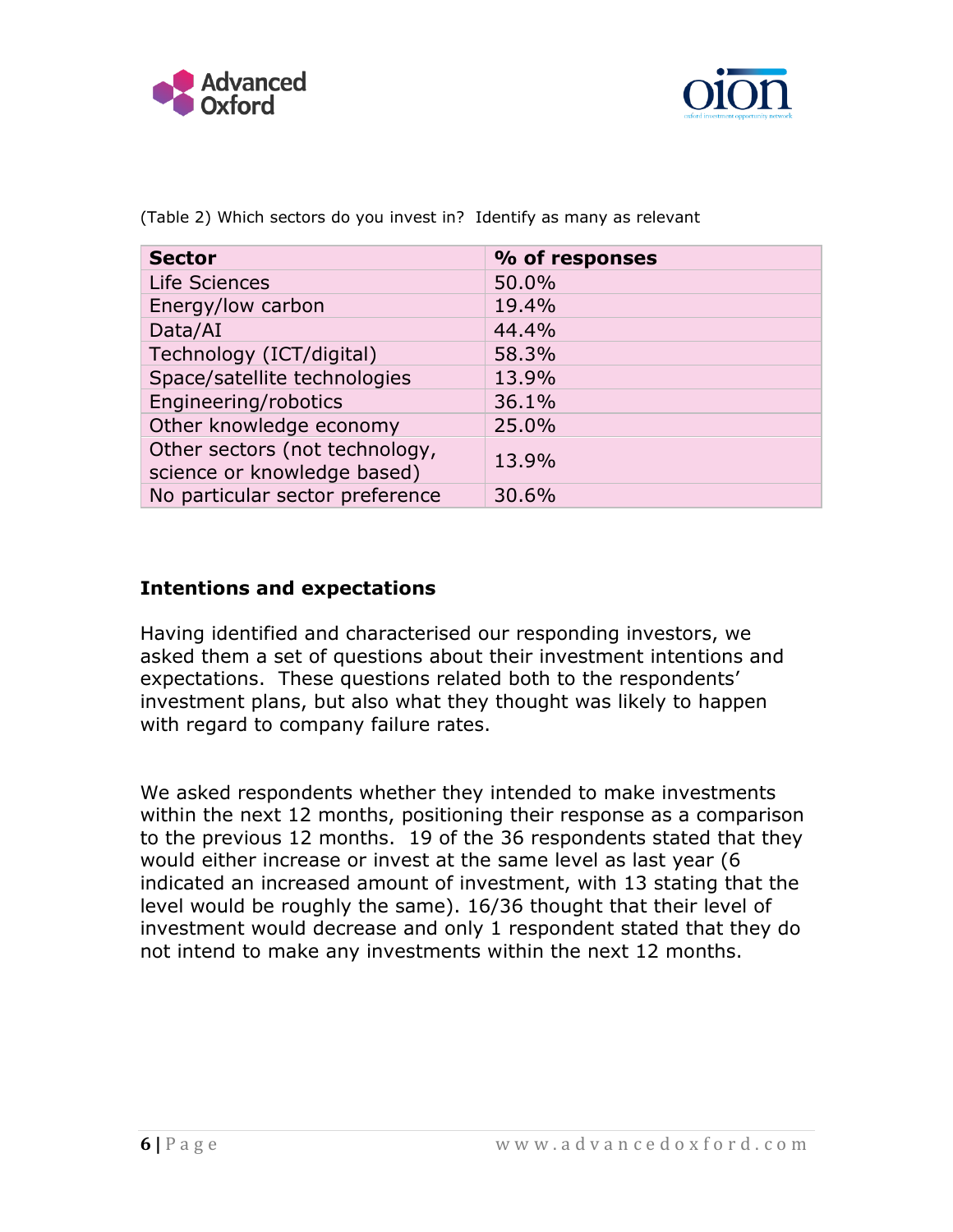



Chart 4: In the next 12 months, do you envisage making investments in early-stage (pre-series A) companies?



#### **Legend**

| Increase | An increased amount compared to the last 12 months     | 16.7% |
|----------|--------------------------------------------------------|-------|
| The same | Roughly the same amount as the last 12 months          | 36.1% |
| Less     | Less than the amount invested in the last 12 months    | 44.4% |
| None     | I do not intend to make any investments in the next 12 | 2.8%  |
|          | months                                                 |       |

While it is positive that some investors intend to increase their investments and just over a third of investors expect their investing to remain stable, with 47% stating that they would reduce or stop investing, there may be cause for concern. Due to the nature of the survey, we are unable to identify whether new investors will take the place of those reducing their investment activity. However, this is something that should be monitored as it suggests that the appetite for investment may be reduced and this is certainly supported by data from questions later in the survey.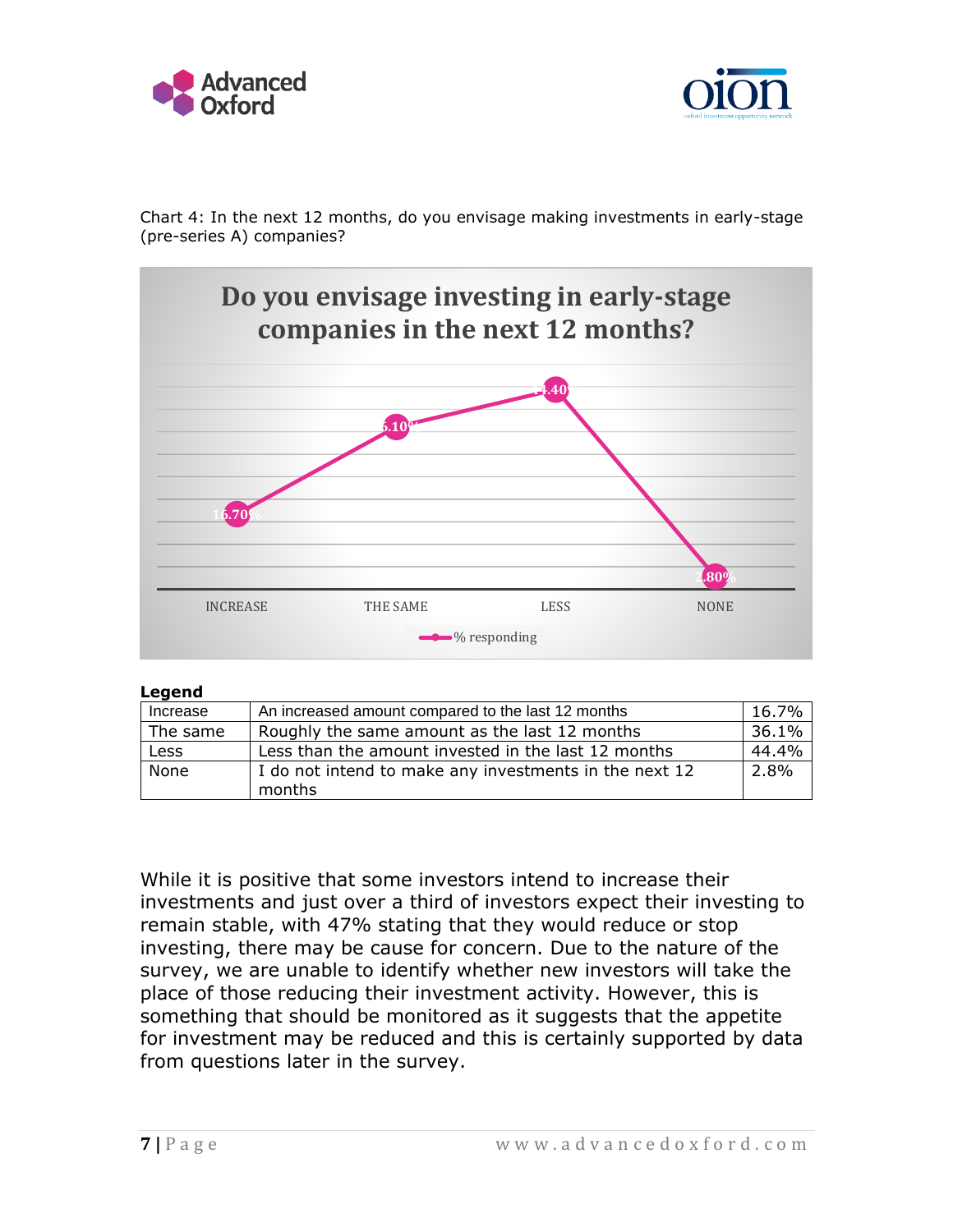



"*Over the course of the next 12 months, we expect to invest in roughly the same amount of new investments as last year, but this is below our initial target number that was set pre-Covid." (investor A)*

We have no empirical data to show whether these intentions represent a change of plans, however we did ask respondents to tell us *if Covid-19 had impacted investment plans for the next year and the kind of investments that respondents might make* - in a small number of instances respondents did indicate a change in relation to their original plan.

> *"I have decided to focus on the investments that I have already made in order to support these as a result of Covid-19" (investor B)*

The survey invited investors to provide free-text answers and the responses have been coded to draw out the key messages and issues. As survey respondents could identify as many issues as they choose, the response data reflects the number of times that an issue was mentioned by different investors.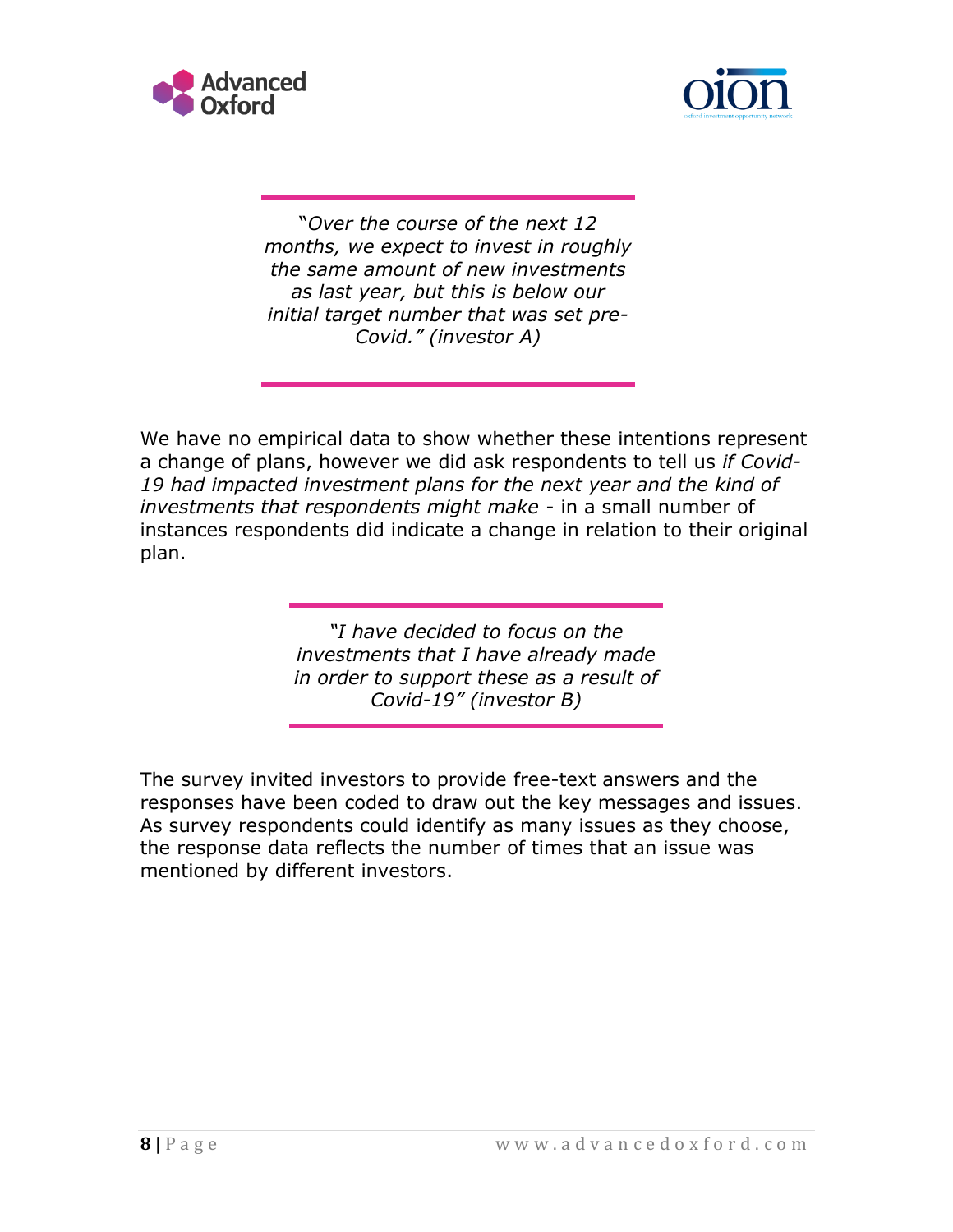



(Table 3): Has the current Covid-19 situation impacted on your investment plans for the next year and the types of investments you might make? Please tell us about any impacts.

| Issue/concern                    | <b>Number of responses citing</b><br>this issue |
|----------------------------------|-------------------------------------------------|
| No impact                        | 3                                               |
| A focus on existing              | 10                                              |
| portfolio/company investments    |                                                 |
| Shift of focus or sector         | 5                                               |
| preference                       |                                                 |
| Consider the environment to be   | 3                                               |
| challenging/need for caution     |                                                 |
| Less money available for         | 15                                              |
| investment/less money for new    |                                                 |
| investments                      |                                                 |
| Need for lower valuations        | 2                                               |
| Need for more due                | $\overline{4}$                                  |
| diligence/focus on business      |                                                 |
| fundamentals                     |                                                 |
| Difficult trading                | 3                                               |
| conditions/revenue generation an |                                                 |
| issue (identified as an issue    |                                                 |
| relating to investee companies)  |                                                 |
| Increased investment             |                                                 |

From the responses above, we can see that investors are increasingly focusing on supporting companies within their existing portfolio of investments and that they expect there to be lower amounts of money to invest, in particular for new investments. This data supports findings from a webinar that was held by Advanced Oxford and OION on 5th May, where a group of investors discussed the impact of Covid-19 on their investment plans. (A report and recording from this [webinar be accessed here.](https://www.advancedoxford.com/join-advanced-oxford-for-a-webinar-exploring-early-stage-investing-5th-may/)) When specifically asked about follow-on investments, the majority indicated that they expected to make followon investments into companies that they had already invested in (32/36 (89%) will be making at least one follow-on investment into a portfolio company).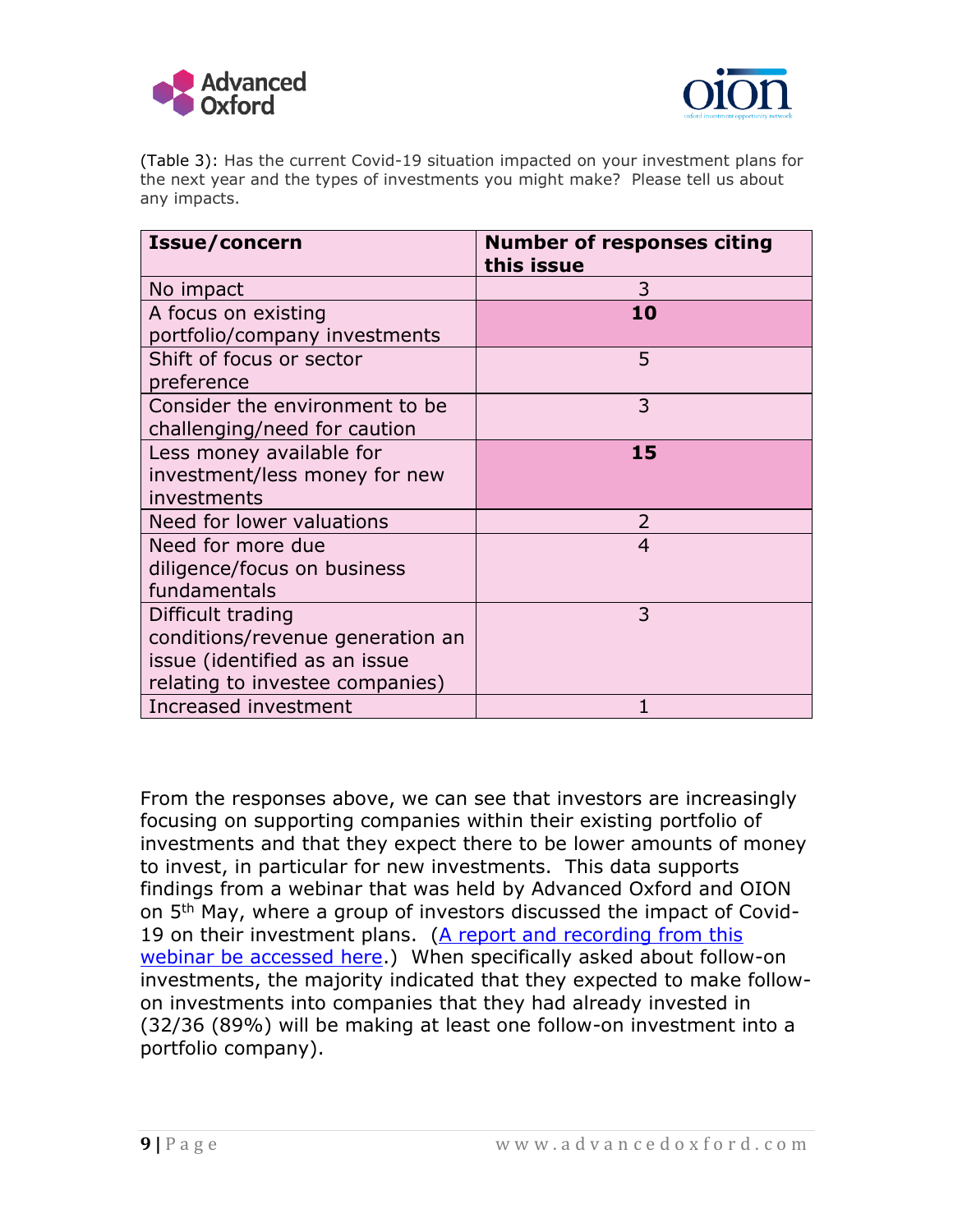





Chart 5: Will you be making follow-on investments in companies that you have already invested in?

We asked investors whether they expected an increased failure rate within their current investments – the response was clear; the majority expect to see an increased level of failure. Only 7/36 respondents (19%) stated that they did not expect to see greater levels of company failure; whereas the remainder expected to see some level of increase, with the mode (44%) expecting to see failure rates increase by 10 – 25%.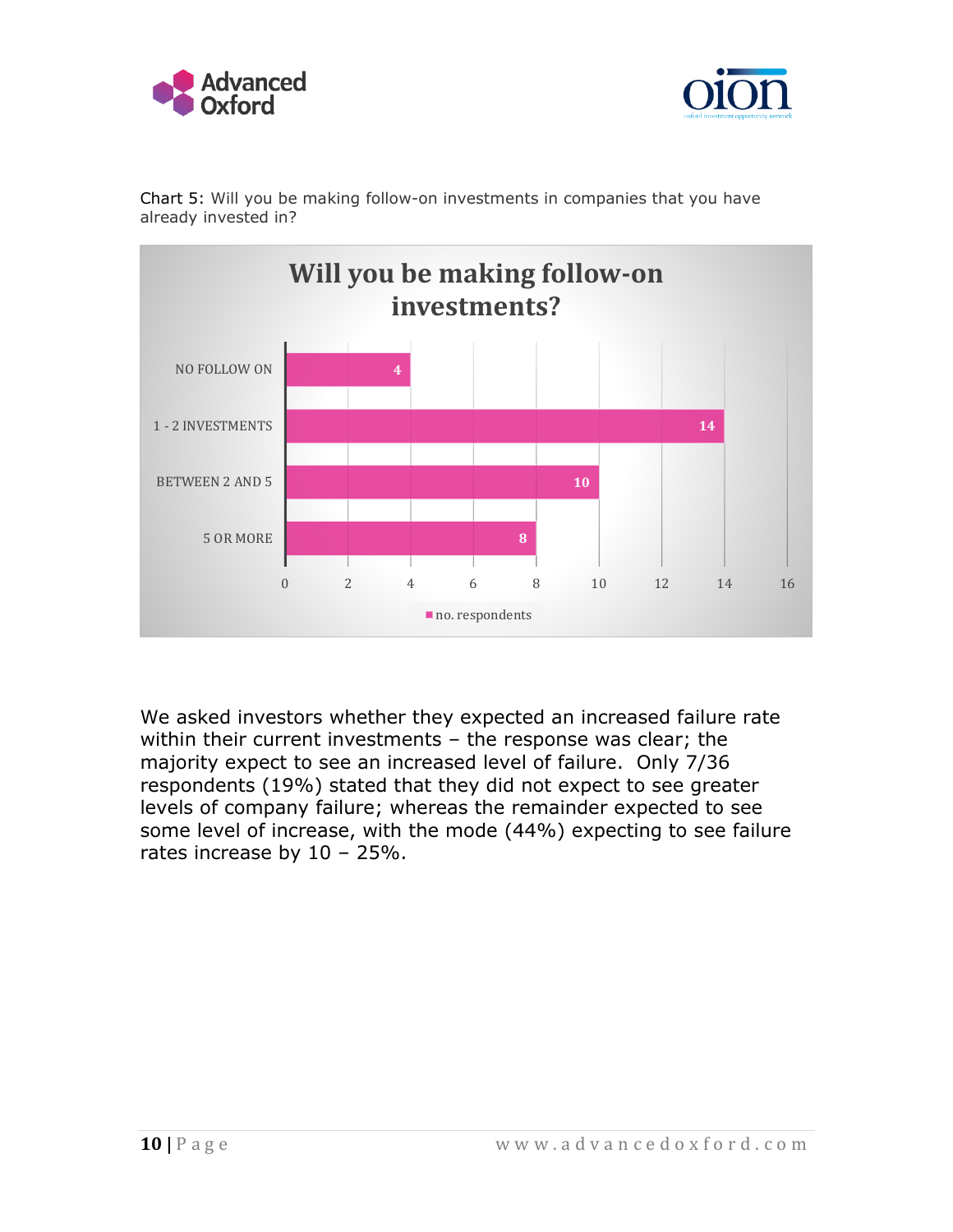





Chart 6: Are you expecting to see an increased failure rate in existing investments?

### **The Future Fund and Government Intervention**

In the final part of our research, we turned to questions relating to the Future Fund and what other intervention or policy response would be helpful to support early-stage investing. Levels of awareness of the Future Fund were high, with only 4 of the 36 respondents indicating that they were not aware of the Future Fund. When asked whether investors thought that it would be help investment into early-stage companies, 33 investors responded to the question. Opinion was divided, with slightly more seeing it as helpful – 18/33 responded that 'yes' it will be helpful (55%) and 15/33 responded 'no' (45%).

For respondents who were familiar with the Future Fund, we asked them to provide free-text views on the Future Fund. When examining these responses, only a small number of respondents (n=4) went on to say that they thought that the scheme was helpful, but other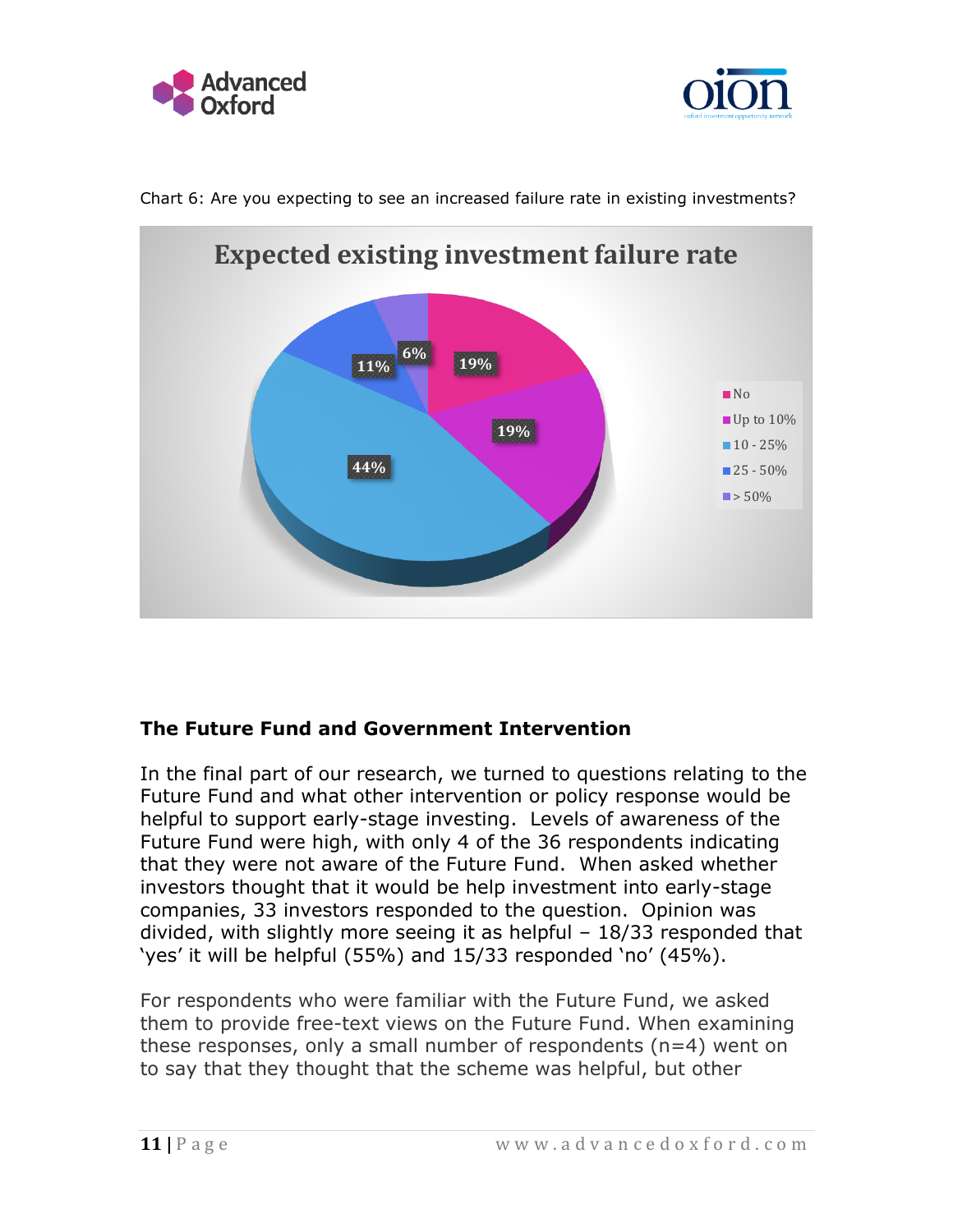



responses were more focused on concerns or areas where there was either need for more clarity. These included:

- EIS incompatibility
- A perceived preference to support later stage companies
- The scheme not being fit for purpose
- Punitive/unattractive terms

The final question in the survey, "*what actions/policy interventions do you think that Government should consider to encourage and incentivise investment into early-stage companies*?'' drew out a wider set of ideas and issues, although some respondents took the opportunity to restate concerns about the design of the Future Fund, as announced (all survey responses were received prior to the launch of the Future Fund on 20<sup>th</sup> May). Again, EIS compatibility and fairer terms, particularly the ability to use existing investment as match, were the issues cited in relation to the fund.

A range of other actions and policy interventions were also identified. The most common were:

- Increase SEIS/EIS/tax incentives for early-stage investors
- Increase availability of grant funding
- Use of innovation policies (see below)

With regard to innovation policies, the ideas echoed those that were discussed and suggested during the Investment webinar held by Advanced Oxford and OION on 5th May, including:

- Support to grant funding organisations
- Policies to support angel investment, including expansion and development of co-investment funds
- Payment of Innovate UK grants upfront, rather than in arrears in order to support cash-flow activities within companies
- Support through the R&D tax credit scheme

There was also praise for the furlough scheme. In common with feedback received through the webinar discussion, investors see benefit in introducing greater flexibility into the furlough arrangements, particularly where there may be the option to allow a blend of part-time work/part-time furlough.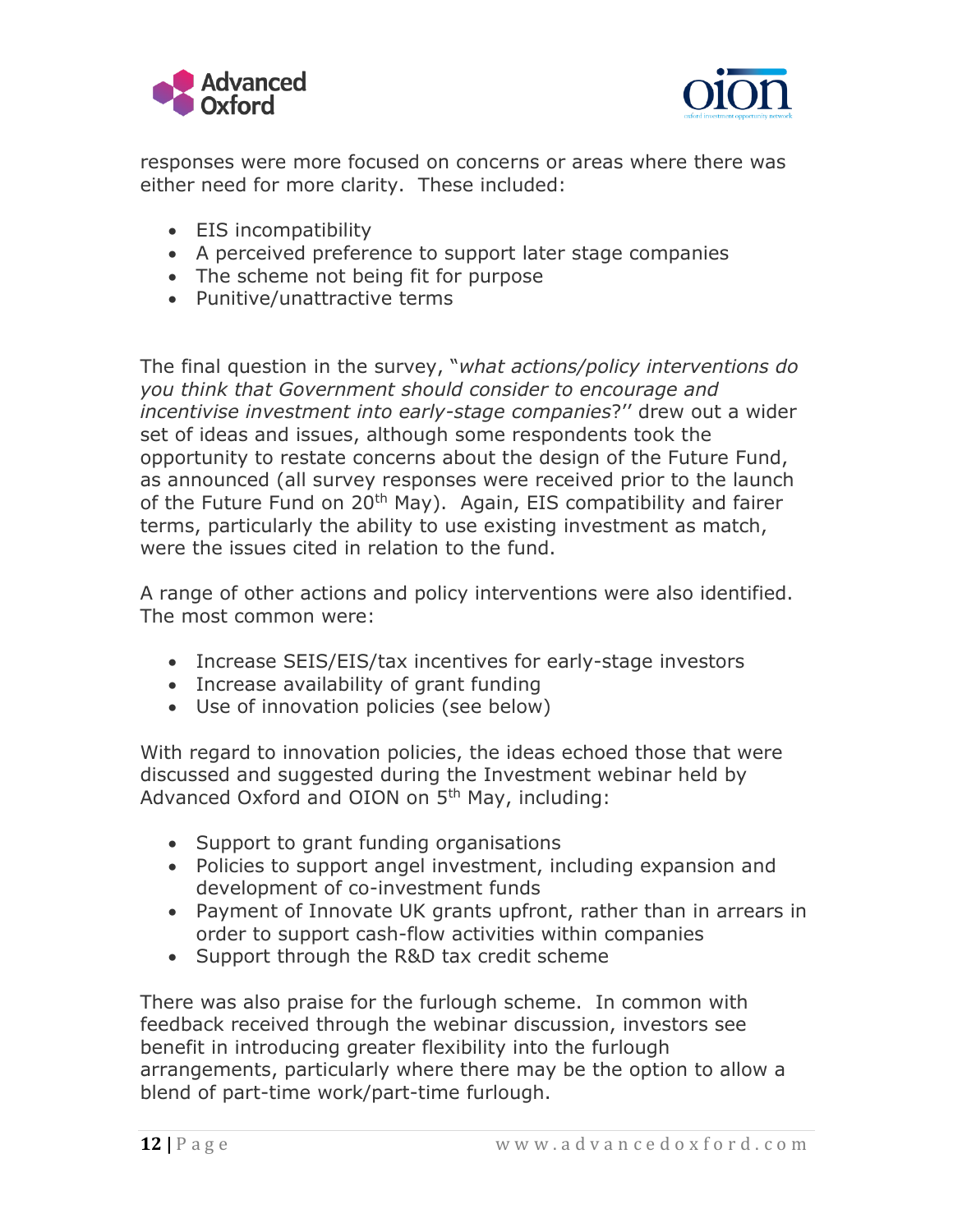



# **Conclusions**

Based on this research, investors intend to support existing portfolio companies, but we can anticipate a significant reduction in investment from angels and seed/VC funding which threatens the viability of many small R&D intensive businesses.

*Recommendations for additional Government support include*:

- o Increasing R&D tax credits.
- o Increase (temporarily) tax incentives for S/EIS investments.
- o More and simpler co-investments alongside angels.
- Given significant concerns about cash-flow and cash preservation, Innovate UK might consider paying in advance (as opposed to arrears) for existing and future grant schemes, and reduce the match funding requirement

### *Regarding the Future Fund*

- Overwhelming agreement that Future Fund is not applicable/helpful to S/EIS-companies
- The terms of Future Fund are felt to be too restrictive and onerous

As mentioned within this report, Advanced Oxford and OION organised a webinar to discuss and debate likely impacts on early-stage investment, as well as examining how companies are best supported and what interventions may be needed within the innovation ecosystem to support early stage, risk-based companies. The webinar was held on 5<sup>th</sup> May, 2020, with the support and of PwC and Taylor Vintners. The webinar discussion also provided good insight and evidence from participants and the audience into issues and concerns relating to early-stage investment. There was a high level of commonality between the findings from the survey and areas of discussion and a summary of the key findings from the webinar can be found in annex A.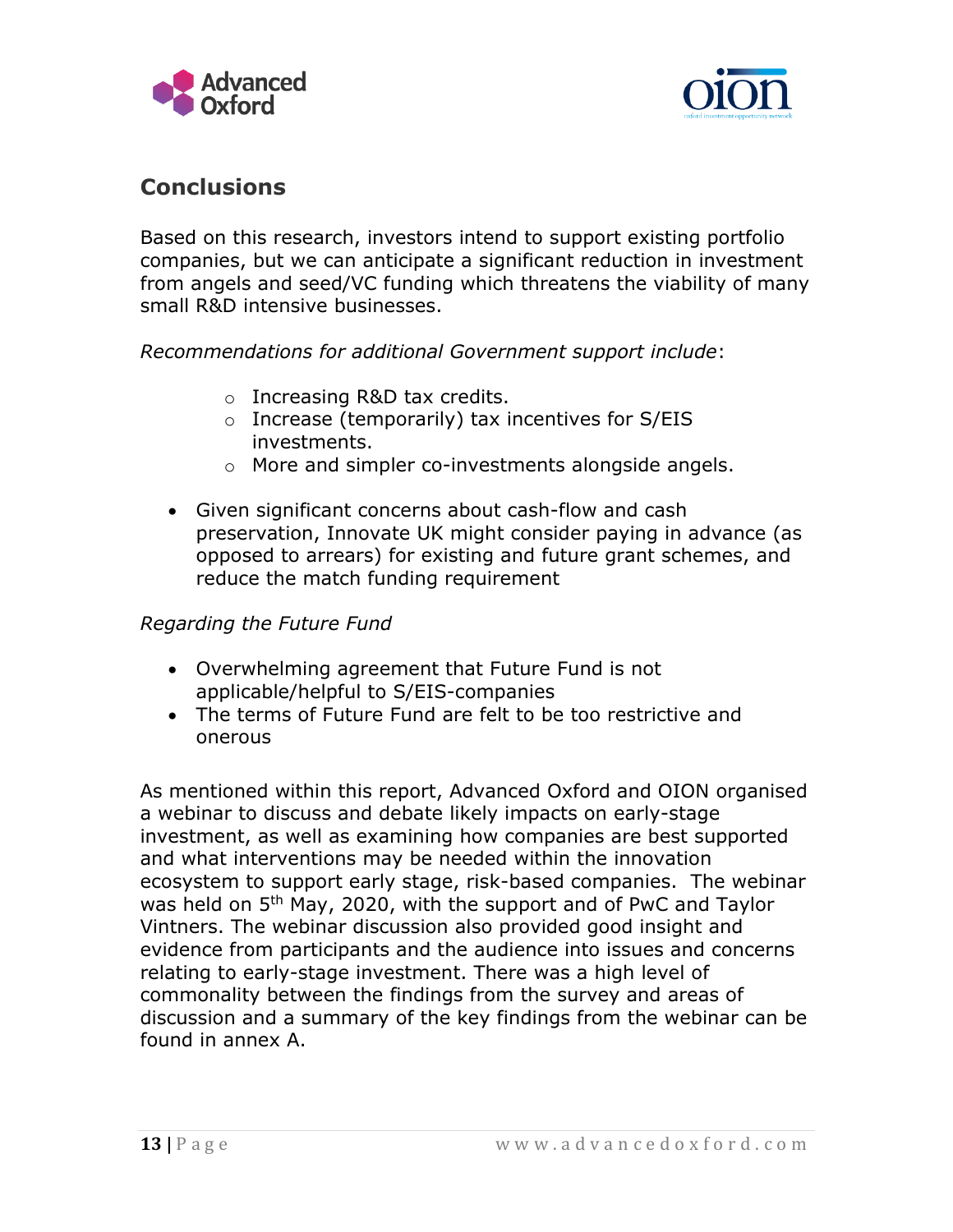



# **About Advanced Oxford**

Advanced Oxford is a membership organisation with members drawn from R&D based/innovative companies working across Oxfordshire. Our membership includes companies, Oxford's two Universities, the NHS through Oxford Academic Health Science Network and providers of innovation infrastructure and support.

Advanced Oxford was set up in response to the Oxford Innovation Engine Update report. Published in 2016, the report identified the need for stronger engagement from the innovative businesses in Oxfordshire in the work to develop the region as a centre of excellence and an engine room for innovation. Work to scope and set up Advanced Oxford started in 2017. Further information about Advanced Oxford, our members and our work can be found on our website, [www.AdvancedOxford.com.](http://www.advancedoxford.com/)

Advanced Oxford is research-led, providing analysis and a united voice for our members on the key issues affecting the development of the innovation ecosystem in the Oxford region. We generate our own research and work to support and inform key stakeholders involved in the development of the business environment, infrastructure and policy. Advanced Oxford is working to support the long-term development and success of the Oxford region as a place to live and work. We do this by drawing on our collective experience of setting up, running or working in knowledge-based, innovation-focused businesses and organisations. We use our connections to other businesses to generate evidence and undertake research.

> *For further information about this report, Advanced Oxford's work or the research Advanced Oxford is undertaking on investment and impacts of Covid-19, please contact Sarah Haywood ([sarah@advancedoxford.com](mailto:sarah@advancedoxford.com)). For more information about OION, please contact Jens Tholstrup ([j.tholstrup@oxin.co.uk](mailto:j.tholstrup@oxin.co.uk))*